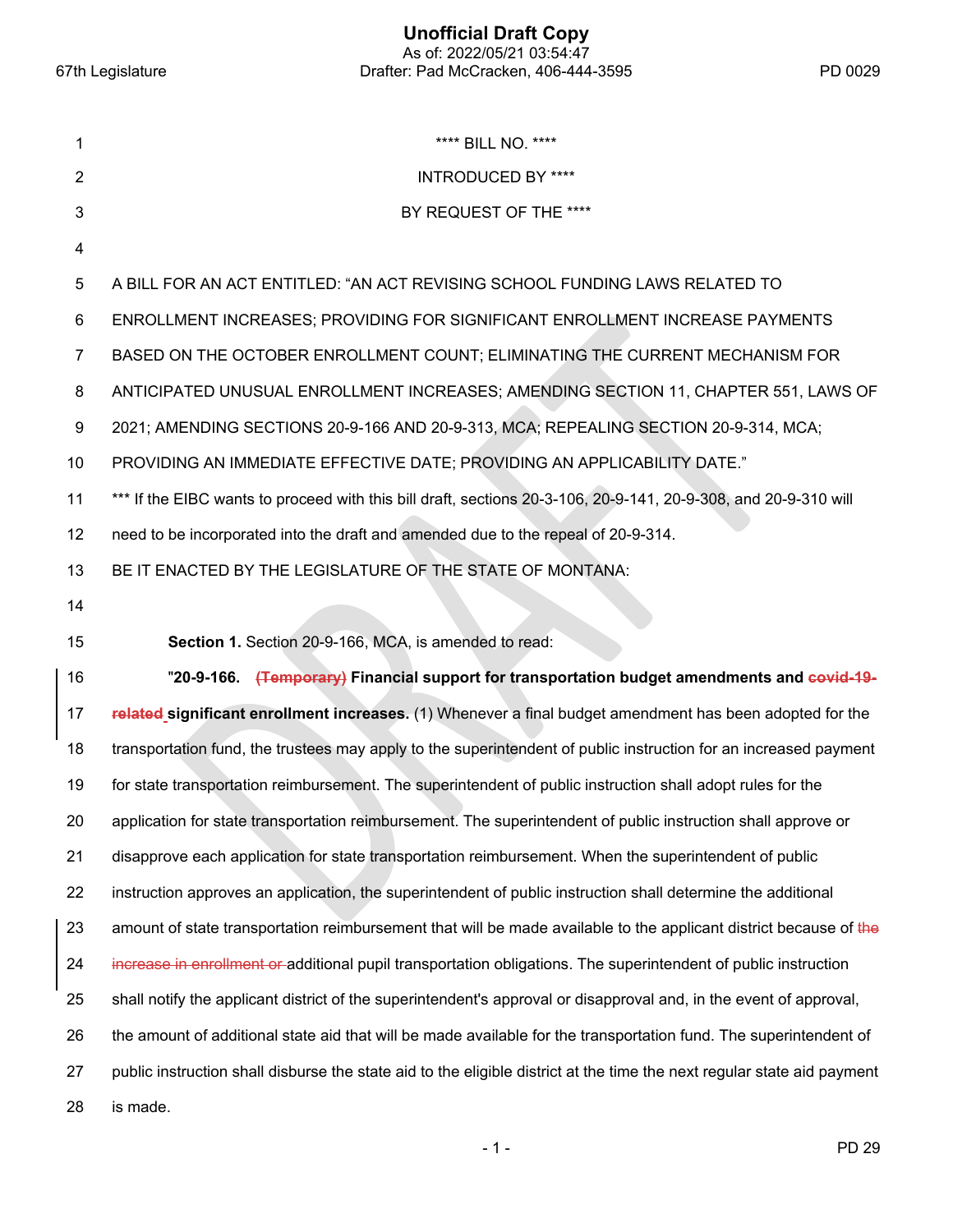# **Unofficial Draft Copy**

 As of: 2022/05/21 03:54:47 67th Legislature Drafter: Pad McCracken, 406-444-3595 PD 0029

| 1                       | (a) Any increase in enrollment for a district at the October enrollment count for fiscal years 2022<br>(2)                       |
|-------------------------|----------------------------------------------------------------------------------------------------------------------------------|
| $\overline{2}$          | and 2023 compared to the enrollment count of the district in October of the immediately preceding fiscal year is                 |
| $\mathbf{3}$            | declared by the legislature to be related to the uncertainty created by covid-19 and qualifies the district for                  |
| $\overline{\mathbf{4}}$ | additional financial support as described in this subsection (2). The legislature also declares that the state's                 |
| 5                       | fiscal challenges in the biennium beginning July 1, 2021, are a direct result of the economic downturn resulting                 |
| 6                       | from covid-19 When a district experiences a significant enrollment increase based on the October enrollment                      |
| 7                       | count, the district may be eligible for a significant enrollment increase payment in support of the district's                   |
| 8                       | general fund as described in this subsection (2).                                                                                |
| 9                       | Subject to reduction under subsection $(2)(c)$ , the The amount of additional financial support the<br>(b)                       |
| 10                      | district qualifies for must be calculated by the superintendent of public instruction no later than December 1                   |
| 11                      | following the October enrollment count as the difference between: the district's BASE budget for that fiscal year                |
| 12                      | and the amount of the district's BASE budget                                                                                     |
| 13                      | an amount equal to 80% of the district's total per-ANB entitlement for that fiscal year if the district's<br>(i)                 |
| 14                      | budget limit ANB for that fiscal year was calculated using the district's actual October enrollment count in the                 |
|                         |                                                                                                                                  |
| 15                      | current school year in place of the average of the preceding year's October and February enrollment counts                       |
| 16                      | minus the absorption factor; and                                                                                                 |
| 17                      | 80% of the district's total per-ANB entitlement for that fiscal year.<br>(ii)                                                    |
| 18                      | (i) The total amount of the additional financial support for a district must be reduced by 10% of the<br>$\left( \Theta \right)$ |
| 19                      | Title I allocation and any portion of an amount allocated on a per-quality-educator basis to the district as of the              |
| 20                      | enrollment count date pursuant to:                                                                                               |
| 21                      | (A) the Coronavirus Response and Relief Supplemental Appropriations Act of 2021; and                                             |
| 22                      | (B) the American Rescue Plan Act of 2021, except for the 20% portion of the funds specifically                                   |
| 23                      | earmarked and restricted to spending on learning loss programs.                                                                  |
| 24                      | (ii) The superintendent of public instruction shall consider the 10% amount calculated under this                                |
| 25                      | subsection (2)(c) as an expense eligible for reimbursement under catalog of federal domestic assistance                          |
| 26                      | number 84.425D.                                                                                                                  |
| 27                      | (d) The only increases in financial support resulting from increased enrollment are the increases                                |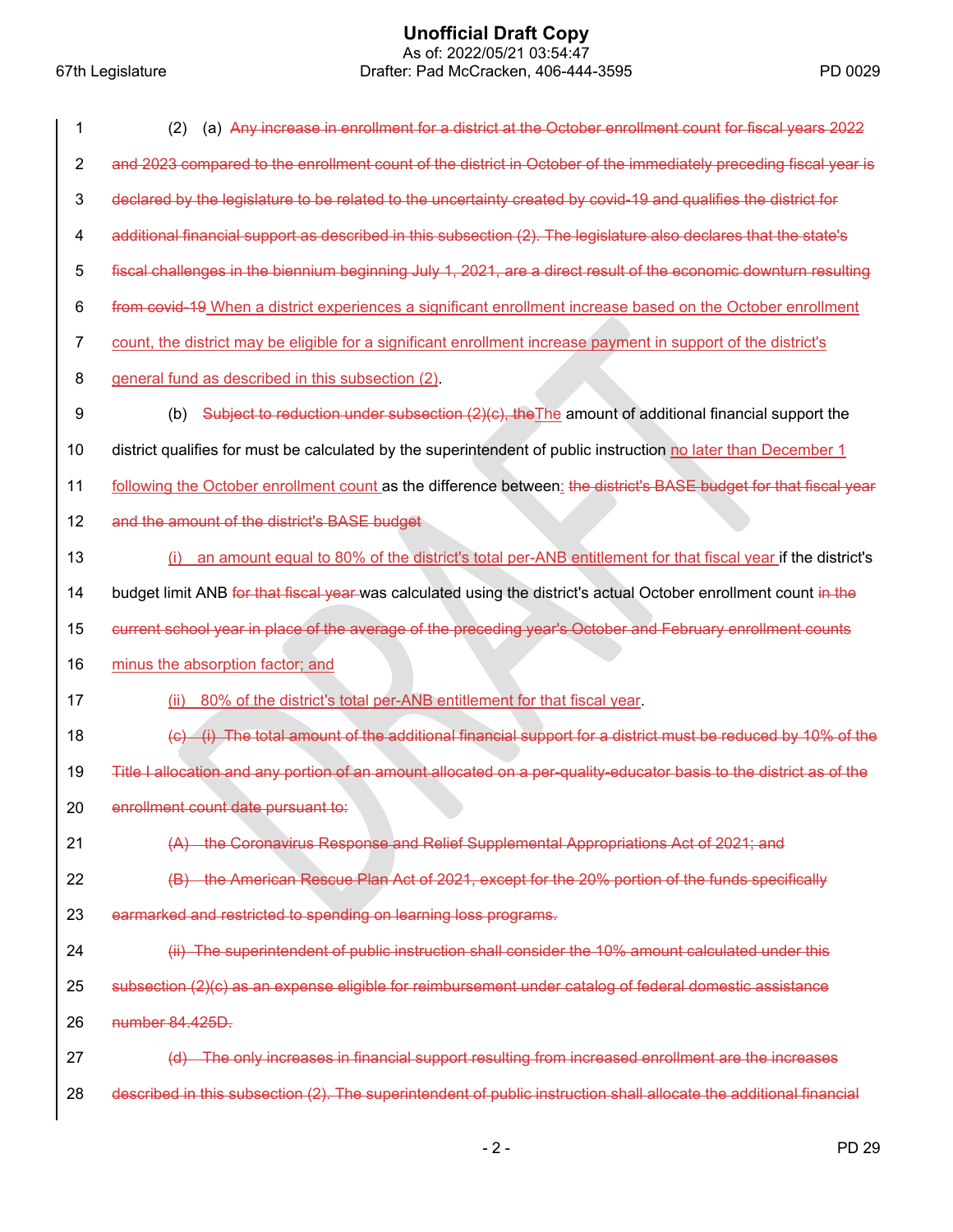| 1              | support to a qualifying district, first from federal money appropriated by the legislature for this purpose and if |
|----------------|--------------------------------------------------------------------------------------------------------------------|
| $\overline{2}$ | necessary, from the BASE aid appropriation in House Bill No. 2.                                                    |
| 3              | The superintendent of public instruction shall notify a district of the district's eligibility for a<br>(C)(i)     |
| 4              | significant enrollment increase payment and the amount by December 15.                                             |
| 5              | The trustees of the district shall determine at the next scheduled board meeting and no later than<br>(ii)         |
| 6              | February 1 whether to accept the full or a partial amount of the payment and adopt a general fund budget           |
| $\overline{7}$ | amendment for any accepted amount. A budget amendment under this section must be made by resolution of             |
| 8              | the trustees of the district and is not subject to the requirements of other budget amendments under 20-9-         |
| 9              | 161(1). The trustees shall provide a copy of the budget amendment to the superintendent of public instruction in   |
| 10             | a manner determined by the superintendent of public instruction.                                                   |
| 11             | On receiving a copy of the budget amendment, the superintendent of public instruction shall<br>(iii)               |
| 12             | disburse from the BASE aid appropriation in House Bill No. 2 the amount of the accepted payment distributed        |
| 13             | with the remaining direct state aid payments for that fiscal year pursuant to 20-9-344.                            |
| 14             | A district receiving additional financial support under this subsection (2) shall deposit the money<br>$\Theta(d)$ |
|                |                                                                                                                    |
| 15             | in the district's miscellaneous programs general fund and use it to address costs associated with the enrollment   |
| 16             | increase.                                                                                                          |
| 17             | For the purposes of this subsection (2), "absorption factor" means an ANB amount rounded to the<br>(e)             |
| 18             | nearest whole number equal to the sum of 5 ANB plus 1.5% of the district's budget limit ANB for that fiscal year.  |
| 19             | (Terminates June 30, 2023–sec. 11, Ch. 551, L. 2021.)                                                              |
| 20             | 20-9-166. (Effective July 1, 2023) State financial aid for budget amendments. Whenever a final                     |
| 21             | budget amendment has been adopted for the general fund to finance the cost of an amendment resulting from          |
| 22             | increased enrollment, the trustees may apply to the superintendent of public instruction for an increased          |
| 23             | payment from the state for direct state aid. Whenever a final budget amendment has been adopted for the            |
| 24             | transportation fund, the trustees may apply to the superintendent of public instruction for an increased payment   |
| 25             | for state transportation reimbursement. The superintendent of public instruction shall adopt rules for the         |
| 26             | application. The superintendent of public instruction shall approve or disapprove each application for increased   |
| 27             | state aid made in accordance with 20-9-314 and this section. When the superintendent of public instruction         |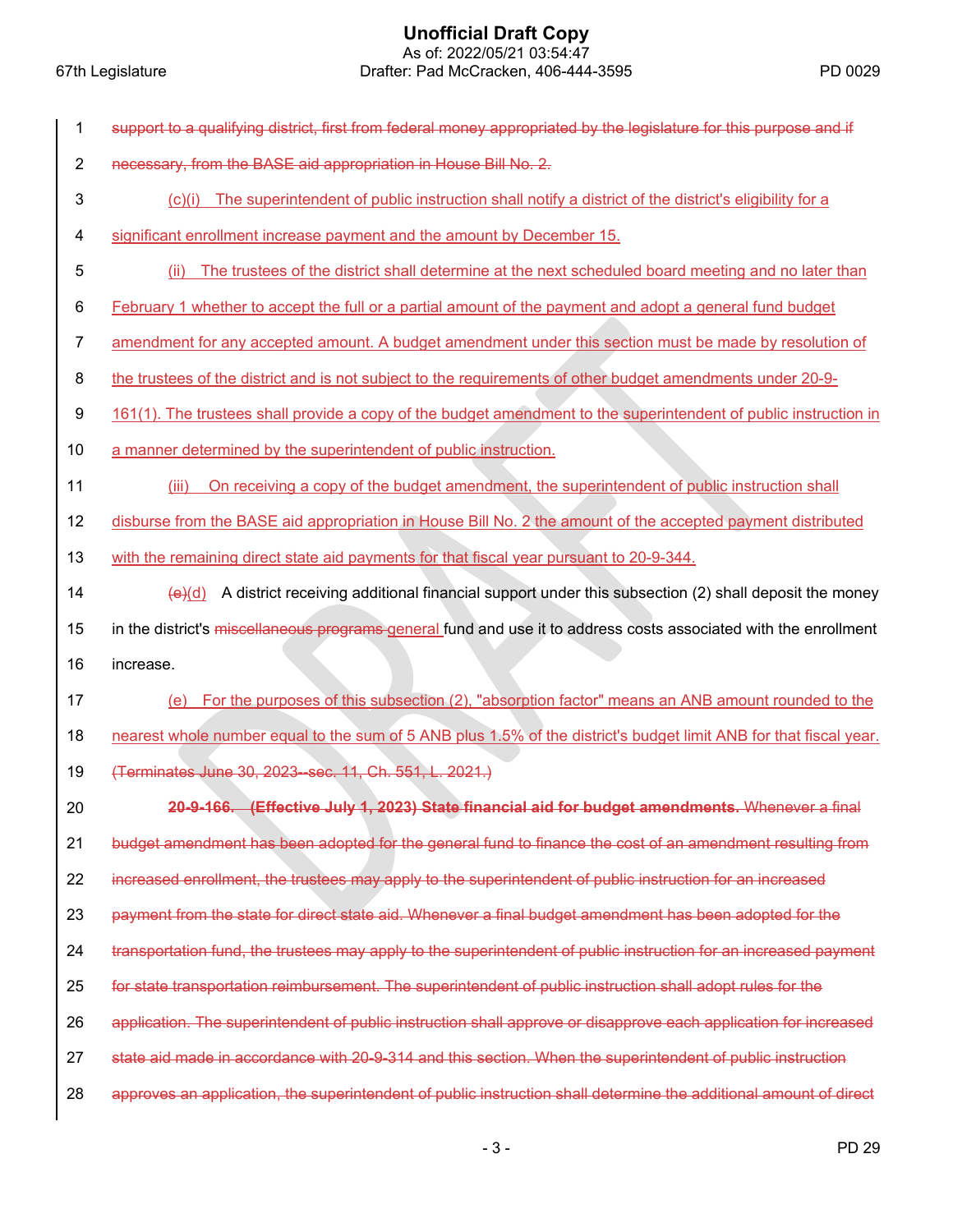## **Unofficial Draft Copy**

 As of: 2022/05/21 03:54:47 67th Legislature Drafter: Pad McCracken, 406-444-3595 PD 0029

| 1              | state aid or the state transportation reimbursement that will be made available to the applicant district because    |
|----------------|----------------------------------------------------------------------------------------------------------------------|
| $\overline{2}$ | of the increase in enrollment or additional pupil transportation obligations. The superintendent of public           |
| 3              | instruction shall notify the applicant district of the superintendent's approval or disapproval and, in the event of |
| 4              | approval, the amount of additional state aid that will be made available for the general fund or the transportation  |
| 5              | fund. The superintendent of public instruction shall disburse the state aid to the eligible district at the time the |
| 6              | next regular state aid payment is made."                                                                             |
| 7              |                                                                                                                      |
| 8              | Section 2. Section 20-9-313, MCA, is amended to read:                                                                |
| 9              | "20-9-313. Circumstances under which regular average number belonging may be increased.                              |
| 10             | (1) The average number belonging of a school, calculated in accordance with the ANB formula prescribed in            |
| 11             | 20-9-311, may be increased when:                                                                                     |
| 12             | the opening of a new elementary school or the reopening of an elementary school has been<br>(a)                      |
| 13             | approved in accordance with 20-6-502. The average number belonging for the school must be established by             |
| 14             | the county superintendent and approved, disapproved, or adjusted by the superintendent of public instruction.        |
| 15             | the opening or reopening of a high school or a branch of the county high school has been<br>(b)                      |
| 16             | approved in accordance with 20-6-503, 20-6-504, or 20-6-505. The average number belonging for the high               |
| 17             | school must be established by the county superintendent's estimate, after an investigation of the probable           |
| 18             | number of pupils that will attend the high school.                                                                   |
| 19             | (c) a district anticipates an increase in the average number belonging due to the closing of a private               |
| 20             | or public school in the district or a neighboring district. The estimated increase in average number belonging       |
| 21             | must be established by the trustees and the county superintendent and approved, disapproved, or adjusted by          |
| 22             | the superintendent of public instruction no later than the fourth Monday in June.                                    |
| 23             | (d) a district anticipates an unusual enrollment increase in the ensuing school fiscal year. The                     |
| 24             | increase in average number belonging must be based on estimates of increased enrollment approved by the              |
| 25             | superintendent of public instruction and must be computed in the manner prescribed by 20-9-314.                      |
| 26             | for the initial year of operation of a kindergarten program established under 20-7-117(1), the<br>$\Theta$ (d)       |
| 27             | ANB to be used for budget purposes is:                                                                               |
| 28             | (i) one-half the number of 5-year-old children residing in the district as of September 10 of the                    |
|                |                                                                                                                      |